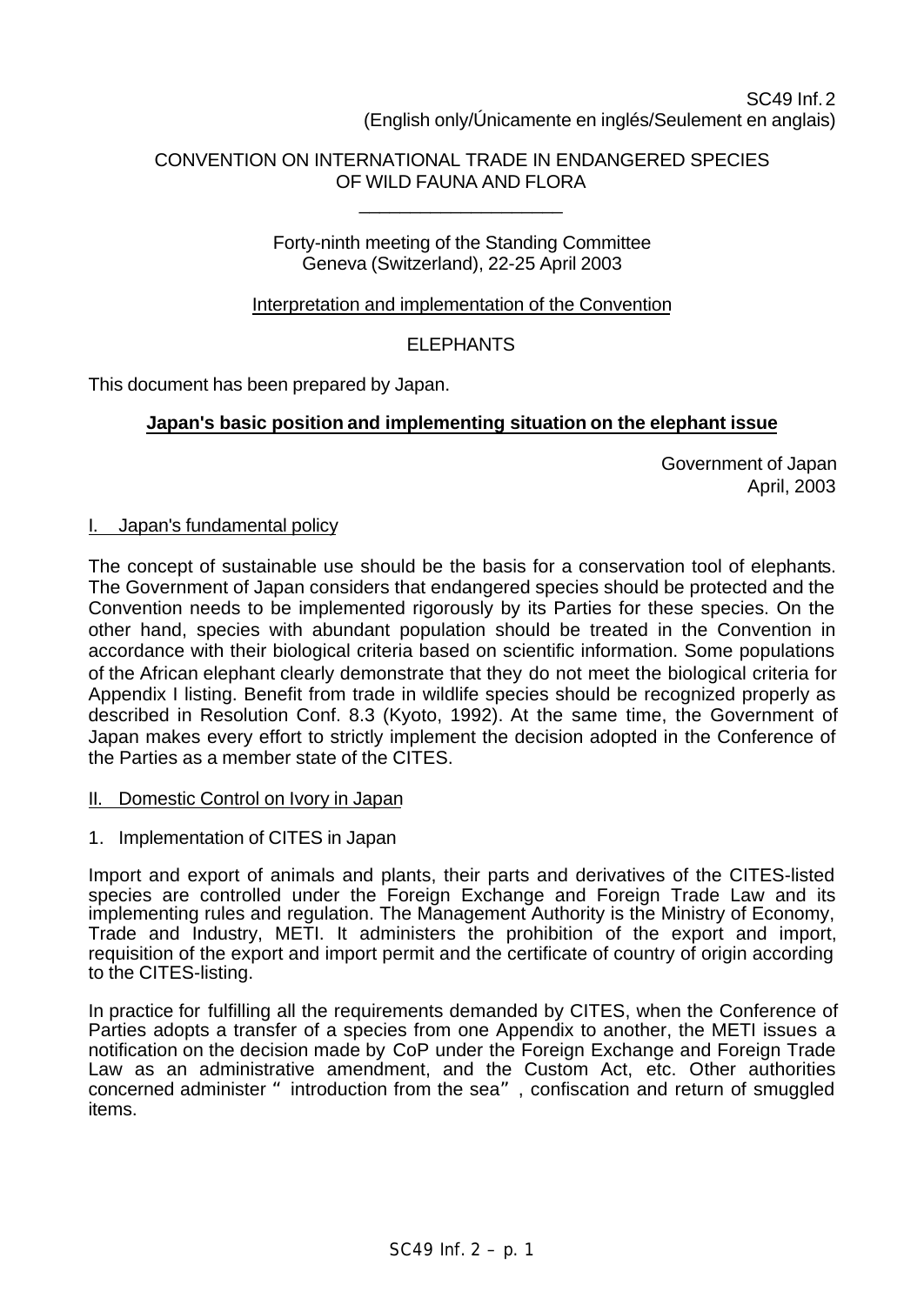2. Supplementing Domestic Legislation to Assure the Effective Implementation of CITES in Japan

Although internal trade control is not required under the provision of CITES, the Government of Japan also severely regulates the internal trade according to the nature of their product processing and the trade, for the CITES-listed species whose internal trade control is necessary to ensure the effective implementation of CITES in Japan. For this purpose, the Government of Japan enacted "the Law for the Conservation of Endangered Species of Wild Fauna and Flora (LCES)". Three Ministries, i.e. Ministry of the Environment (MOE), METI and Ministry of Agriculture, Forestry and Fishery, are responsible for this Law.

3. Outline of the domestic regulation system in "the Law for the Conservation of Endangered Species of Wild Fauna and Flora (LCES)"

- (1) Internal trade in whole tusks is not permitted unless it is accompanied by a Registration Card issued by the Minister of the Environment.
- (2) A person or an enterprise who engages in the business (manufactures, wholesalers, and retailers) of trading cut pieces of tusks, ivory seal (hankos/inzais), is required to register the business, keep the trade record and accept the inspection.
- a) Registration of the business

Any person or enterprise engaged in a business of trading cut pieces of tusks, ivory seals(hankos/inzais) is required to register their personal and business detail (including stocks of raw ivory, ivory seals) with MOE and METI.

b) Record-keeping of the trade

Any person or enterprise which carries out any transaction involving cut pieces of tusks, ivory seals(hankos/inzais) is required to compile and maintain a ledger recording of all such transactions. The ledger must contain the name and address of the person or the enterprise with whom any individual transaction was made, the date of the transaction and weight and quantity of cut pieces of tusks and ivory seals(hankos/inzais) involved. Current stocks of cut pieces of tusks and Ivory seals(hankos/inzais) held are also required to be recorded. The ledger is required to be preserved for 5 years and must be presented at the request of officials from MOE and METI. Details on stocks of cut pieces of tusks, Ivory seals(hankos/inzais) and transactions are submitted to MOE and METI in order for them to enable monitoring of the stock.

c) Inspection

MOE and METI enter the facilities of the registered individual or enterprise to inspect the trade record on the ledger and inquire to the person on the record, the stock and other information.

- (3) Through these regulations, every transaction and flow of each piece of ivory can be traced. Furthermore, in the case that anyone fails to abide by these regulations, the MOE and METI can direct them to suspend business.
- (4) These regulations are practical and extremely strict and are operated faithfully in line with the international standards. In addition, these measures have been improved according to the recommendations by the CITES Panel of Experts on African elephants and approved to satisfy Resolution Conf.10.1 at the 41<sup>st</sup> Standing Committee in